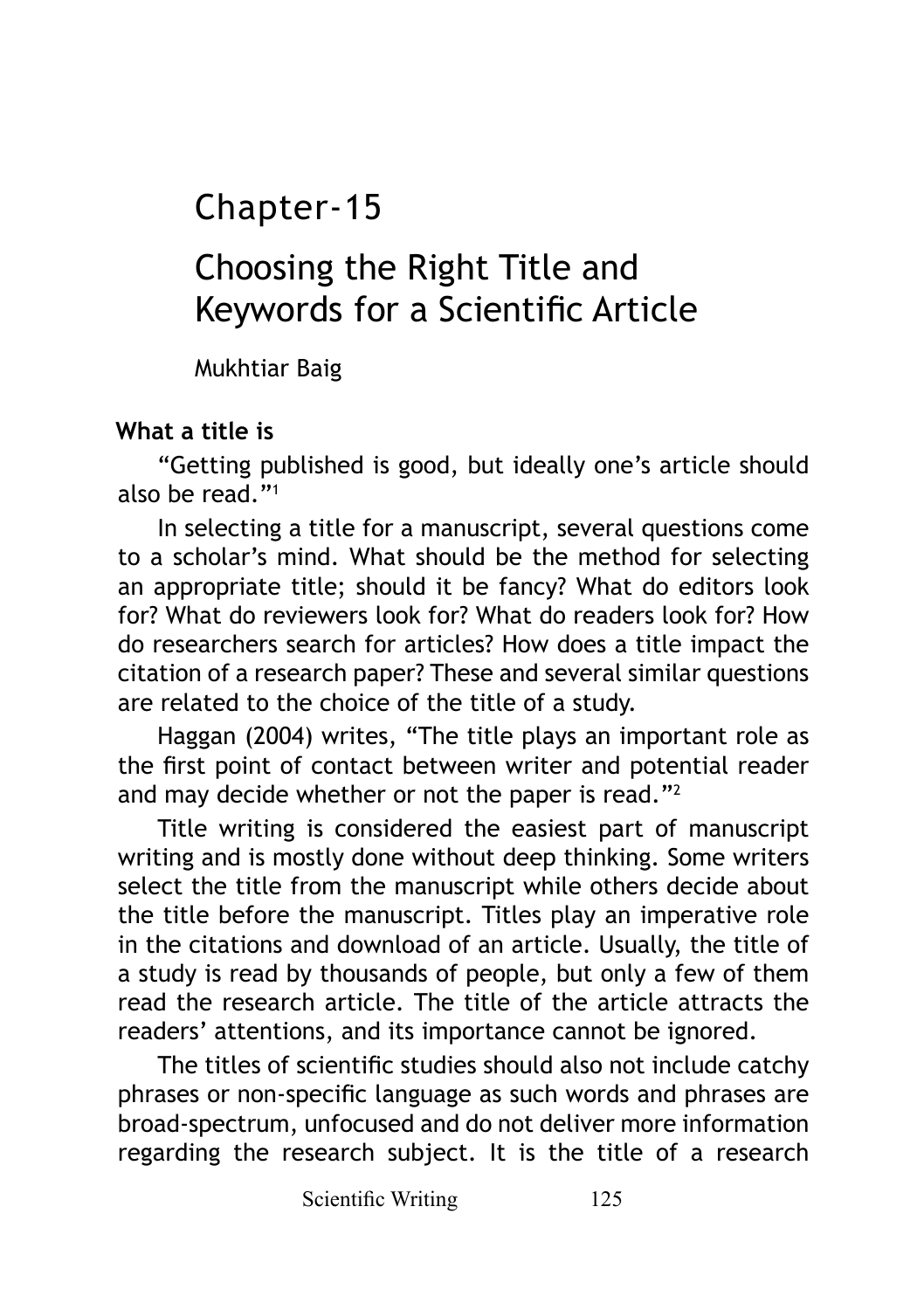article that creates the first impression in the prospective reader's mind. On different search engines, the researchers routinely do title skimming; and by flicking at the title ascertain its appropriateness and significance.

Literature advises that a title could include commas, parentheses, and quotation marks, but slashes (/) and semicolons (;) should never be used. $3$ 

Robert A. Day in his popular book "How to Write and Publish a Scientific Paper" defines the title as "fewest possible words that adequately describe the content of the paper."A title should be concise, specific, informative and contain key points.<sup>4</sup>

"Titles that are too short because they include general rather than specific terms."<sup>4</sup> A title should not be too short because it would not be able to communicate the real idea of a study to the reader. Short titles are non-specific and unfocused. A good title should provide clear information about the focus of the study.

#### *Examples of short titles are:*

"Effects of levothyroxine on bone " (too general)

"Pancreas Divisum" (unfocused and too general)

A good title should be brief but descriptive enough to encompass all the keywords that describe the research idea or the content of the manuscript. It attracts both the readers and search engines. For example, the title, "Insensitivity of leptin receptors in obese mice," is a better version of "Leptin receptors in obesity." The former encompasses the scope of the study better than the latter.

Generally, the use of acronyms in titles should be avoided, however, the use of well-known acronyms such as WHO, DNA, TSH in a title aids in the cataloguing of the title by search engine indexes. Nevertheless, it is better not to use abbreviations in titles.4,5

#### *Few examples of titles*

**Avoid:** Heroin use and suicide (it's too general) **Use:** Heroin use and suicide among young men in Lahore, Pakistan.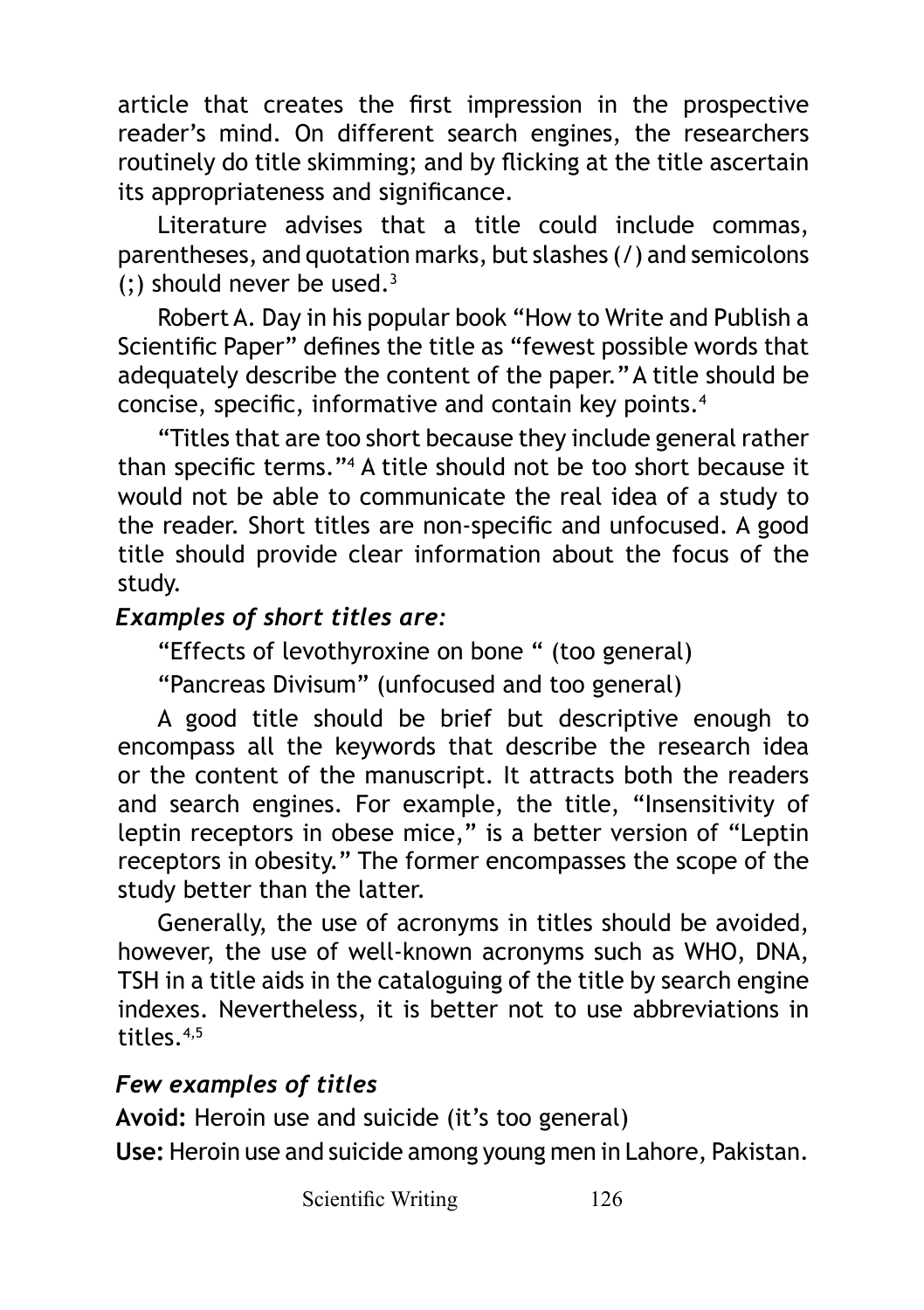**Avoid:** Dietary habits and obesity (it's too general)

**Use:** Dietary habits among university students in Karachi, Pakistan.

**Avoid:** Diabetes mellitus causes sexual dysfunction

**Use:** Sexual dysfunction among type 2 diabetes mellitus male patients.

## *Purpose of a Title*

In this era of digital libraries and online search engines, the importance of good titles and appropriate keywords is more emphasised. However, poor quality titles are still common in published literature.<sup>6</sup>

The title of an article serves various purposes. Firstly, it is the introduction of a research study. Secondly, it creates interest in readers' minds; the reader decides whether to read abstract/ full text or not from the title. Thirdly, a title supplies keywords to the indexing services and helps in the retrieval of the article.<sup>7</sup>

In literature, there is no "structured method" for title writing. However, there are several manuals (AMA manual is the most important), editorials, articles and blog pages regarding the selection of an appropriate title available. A reader expects a good title to reveal the objective and approach of the research work.

# *Types of Title*

Of the different types of titles, there are three broad ones.<sup>8,9</sup>

- 1. Declarative title 2. Descriptive or neutral title
- 3. Interrogative (question) titles
- *1. Declarative title:* These titles describe the main conclusion of the research article, e.g., "Leptin rapidly improves glucose homeostasis in obese mice by increasing hypothalamic insulin sensitivity."

A declarative title is the most recommended type for scholarly communication and academic writing, but it is impossible for every research article to have a declarative title.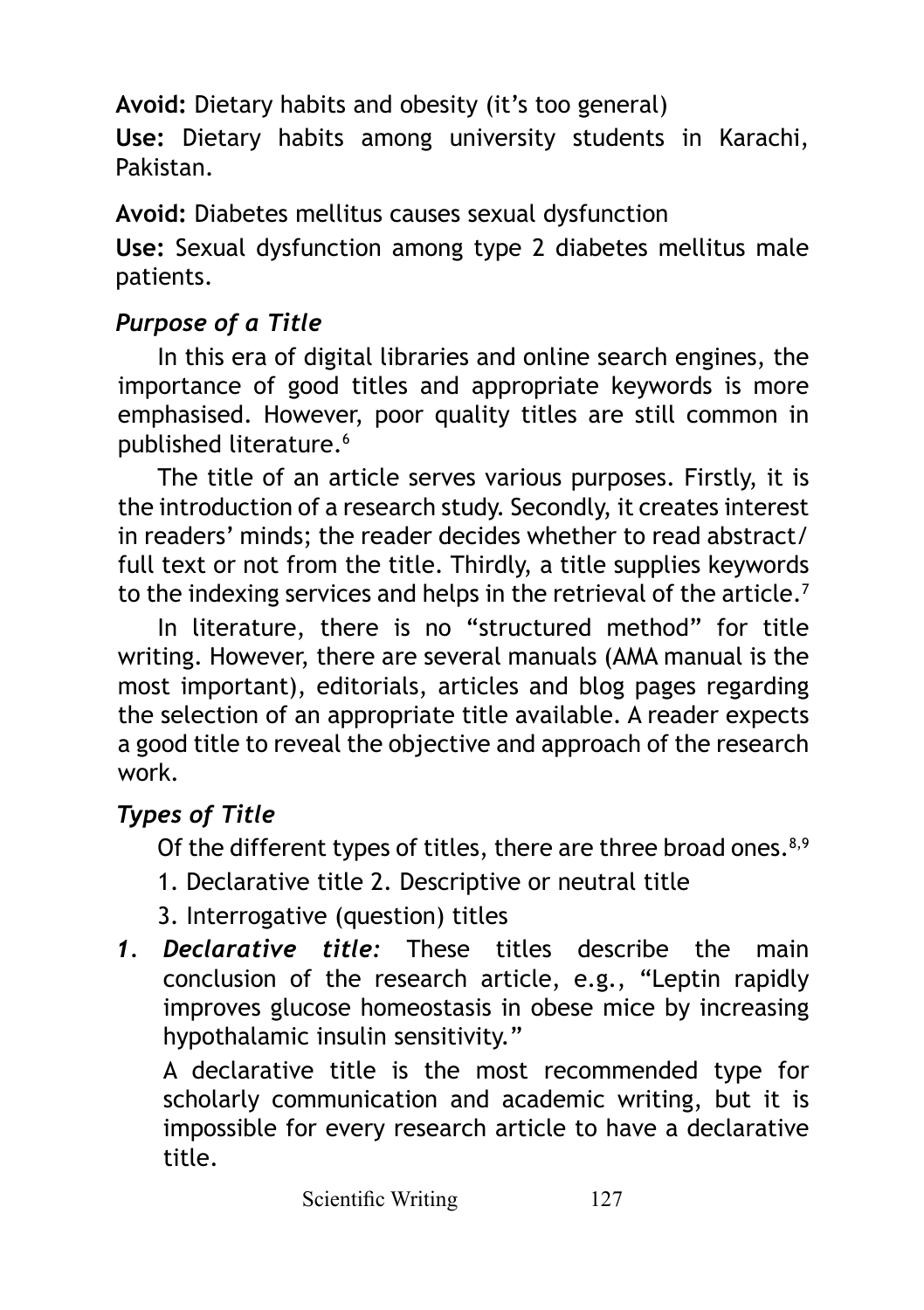*2. Descriptive or neutral titles:* This type of title explicates the theme/content of the research article and does not disclose the conclusion of the study, e.g., "Association of glycated haemoglobin and lipid profile in patients with type 2 diabetes mellitus."

The descriptive title is a very common type of title.

*3. Interrogative (question) title:* This type of title shows the topic of the article in a question form that appeals to the curiosity of readers, e.g., "Do triple test results predict risk for neonatal hyperbilirubinemia?" (this type of title gives the impression that it is a review article).

Interrogative titles are not generally recommended; they are more suitable for review articles, commentaries, and opinions.10

E.g., "Statins and vitamin D: an end to the controversy?"

Structurally, research paper titles are categorized as:<sup>9</sup>

1. Nominal 2. Compound 3. Full-sentence titles.

- 1. *Nominal Title:* It depicts the general basis of the research.
- 2. *Compound Title* ("hanging title"): It has a subtitle that gives additional information related to the research (e.g., background, research design).
- 3. *Full-sentence Title:* It is the longest type, and it includes more information about the results (e.g., emphasis on a significant result).

An unsuitable title conceals a research article under the enormous literature published globally, and it becomes difficult for a potential reader to find the article. The article may also be overlooked when found, and this considerably lessens the effect of the article on the intended audience. 11 *Subtitles:*

Several authors use subtitles, but there are few rules for the use of subtitles. The most important rule is that a subtitle should not contain the key elements of the study. Too many details should be avoided in subtitles, and they should complement the title. A subtitle should magnify the title; however, the main title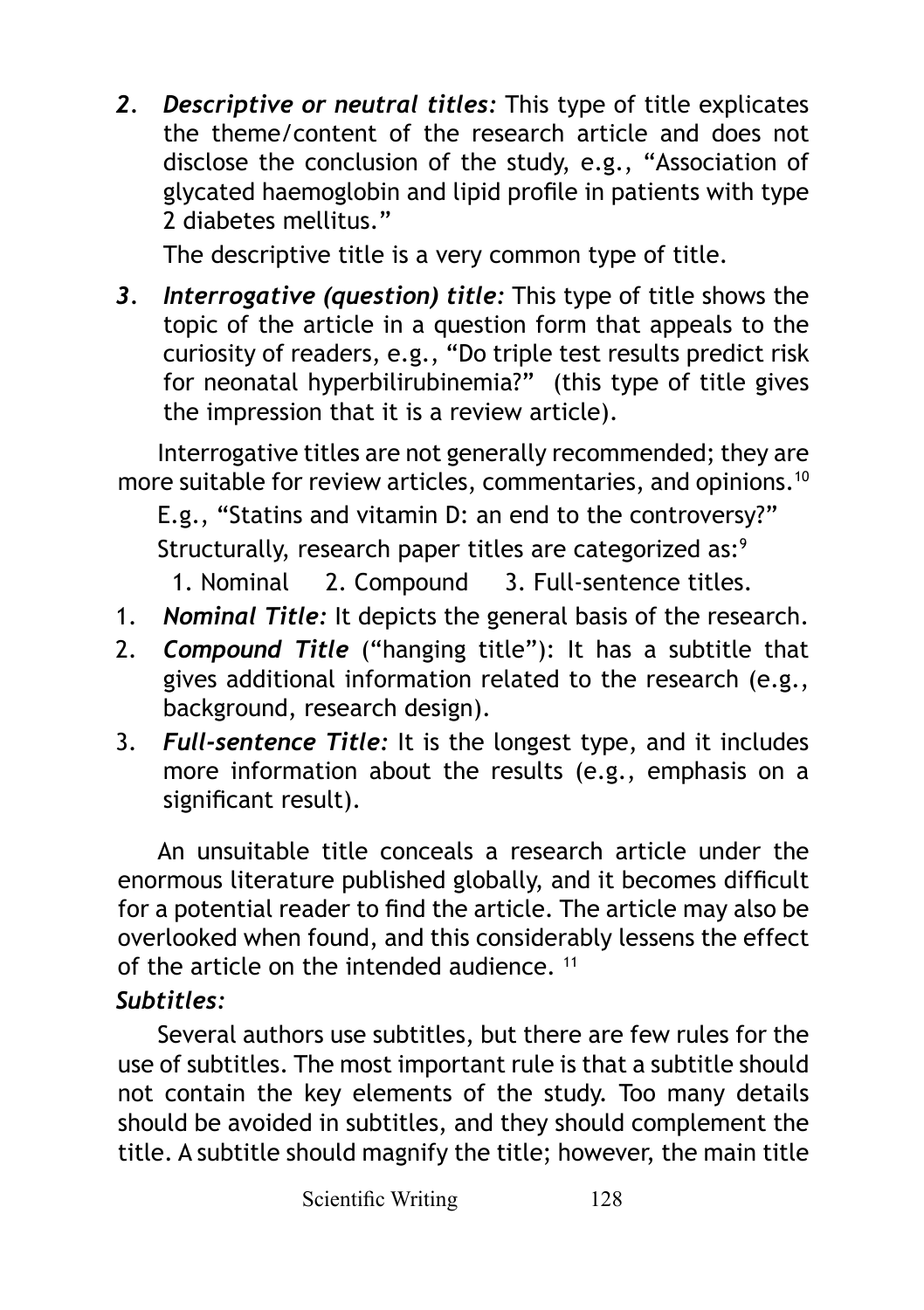should also be able to stand-alone. Subtitles also enhance the visibility of an article. 12

E.g. "Honey-impregnated dressing for treating diabetic foot ulcer: a randomized, controlled clinical trial".

**Avoid:** "Neutrophil Lymphocyte Ratio: A prognostic marker in acute ST elevation in Myocardial Infarction"

**Use:** Neutrophil Lymphocyte Ratio is a prognostic marker in acute ST elevation in Myocardial Infarction.

**Avoid:** "Invasive ductal carcinoma: Correlation of immunophenotypic features with age"

**Better:** Correlation of immunophenotypic features with age in invasive ductal carcinoma.

#### *Waste words in a Title*

There are words and phrases commonly used in titles of articles that do not help in the indexing of the article; they are known as waste words. An opening "A", "An", "The" is known as "waste" words. Phrases that also act as waste words include "effects of", "use of", "role of", "observation on", "study on", A review of the...." "A study to investigate the..." etc. The use of these words and phrases is unnecessary and not useful for indexing purposes.4,12

**Avoid:** "A study on the prevalence of iodine deficiency and assessment of thyroid function test in representative Gilgiti population"

**Better:** "Prevalence of iodine deficiency, and assessment of thyroid function test in Gilgiti population"

**Avoid:** "A rapid decline in serum oestradiol concentrations around the mid-luteal phase had no adverse effect on outcome in 763 assisted reproduction cycles."

**Better:** Declining effects of serum oestradiol concentrations during mid-luteal phase in assisted reproductive cycles.

The use of "effects of" is, however, appropriate in randomized controlled trials where there is a need to show causality or relationship.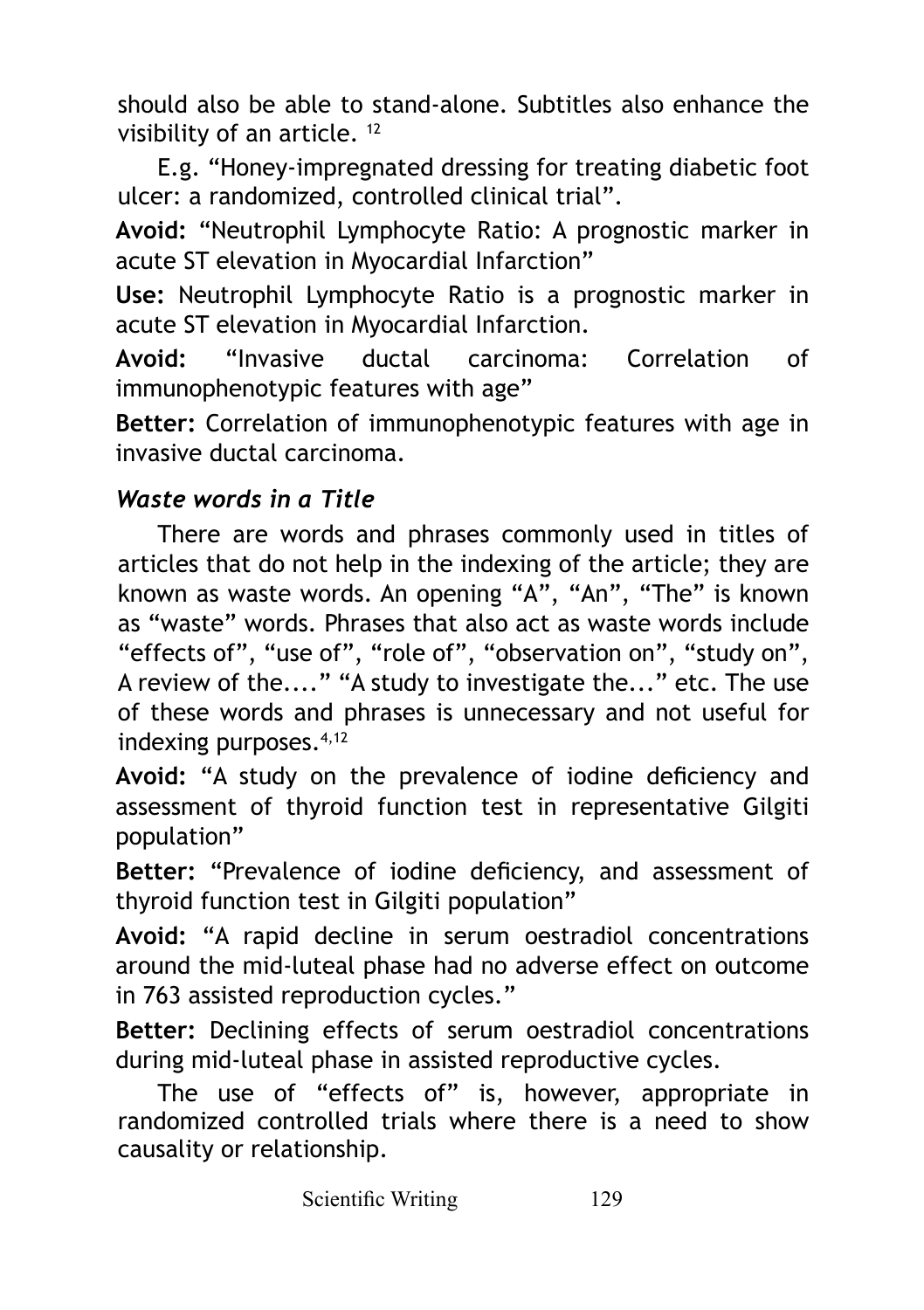E.g., "Effect of vitamin D replacement on indexes of insulin resistance in overweight elderly individuals: a randomized controlled trial"

## **Importance of Syntax (word order)**

The syntax (word order) of a title is very important in communicating the idea of an article to readers. Sometimes the use of wrong orders confuses the reader's mind. 4

Two types of imprecision are commonly found in the titles of articles; they are scientific and linguistic imprecision. An interesting study found 55 scientific and 30 linguistic imprecisions on analyzing the titles of 50 published articles; only 10% of articles were free from both imprecisions. 13

Robert A. Day gave a few examples of incorrect syntax that are stated below.4

"Mechanism of Suppression of Non-transmissible Pneumonia in Mice Induced by Newcastle Disease Virus." (This suggests that pneumonia rather than the mice were induced.)

# *The above title should read:*

"Mechanism of Suppression of Nontransmissible Pneumonia Induced in Mice by Newcastle Disease Virus."

"Isolation of Antigens from Monkeys Using Complement-Fixation Techniques." (This suggests that monkeys are smart enough to use Complement-Fixation Techniques.)

# *The above title should read:*

"Isolation of Antigens by Using Complement-Fixation Techniques from Monkeys."

A native speaker or a person proficient in the English language should check a title of an article to avoid incorrect syntax.

Titles should also not include confirmatory statements such as "Smoking causes cancer," "Leptin decreases body weight," "Obesity causes myocardial infarction," etc. Sometimes these statements are annoying to the veteran readers. Moreover, there is nothing absolute in science.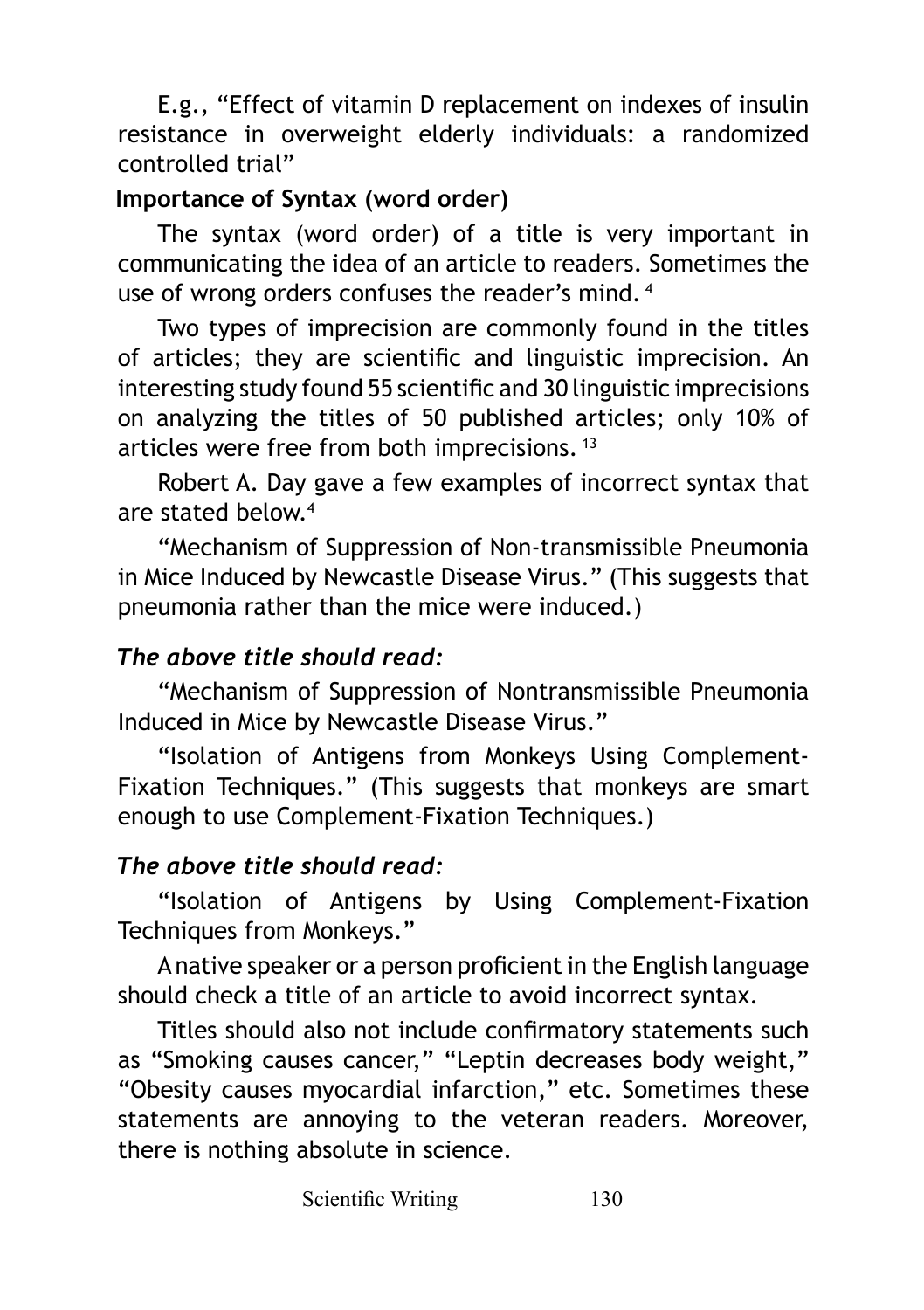# **Title writing Do's and Don'ts**

## *Title writing Do's*

- 1. Be succinct
- 2. Be focused
- 3. Be Relevant
- 4. Reflect your objective/study design
- 5. Write at the end after completing the manuscript's all sections

## *Title writing Don'ts*

- 1. Use of broad titles
- 2. Use of very short titles
- 3. Omitting important components
- 4. Use of unnecessary details
- 5. Putting question marks
- 6. Use of waste words
- 7. Use of confirmatory statements

## *Impact of title characteristics*

Title characteristics (such as length, colon, country name, research design, etc.) invariably influence research articles' impact.14 Literature advocates that the use of a colon in the title of an article upsurges its chances of being found by researchers.15 The length of the title of an article has also been positively related with the number of citations. 3 Furthermore, a study regarding publication metrics reported that articles with concise titles, specifically those representing results, had higher numbers of views and citations.16

Interesting results reported by a study showed higher viewing and more citation for short-titled articles than long-titled ones. The report also showed lower citations for titles with question marks, reference to a particular place, and a hyphen or a colon. Articles with titles that contained result description got more citation than those that contained method description according to Paiva et al.'s report.<sup>17</sup>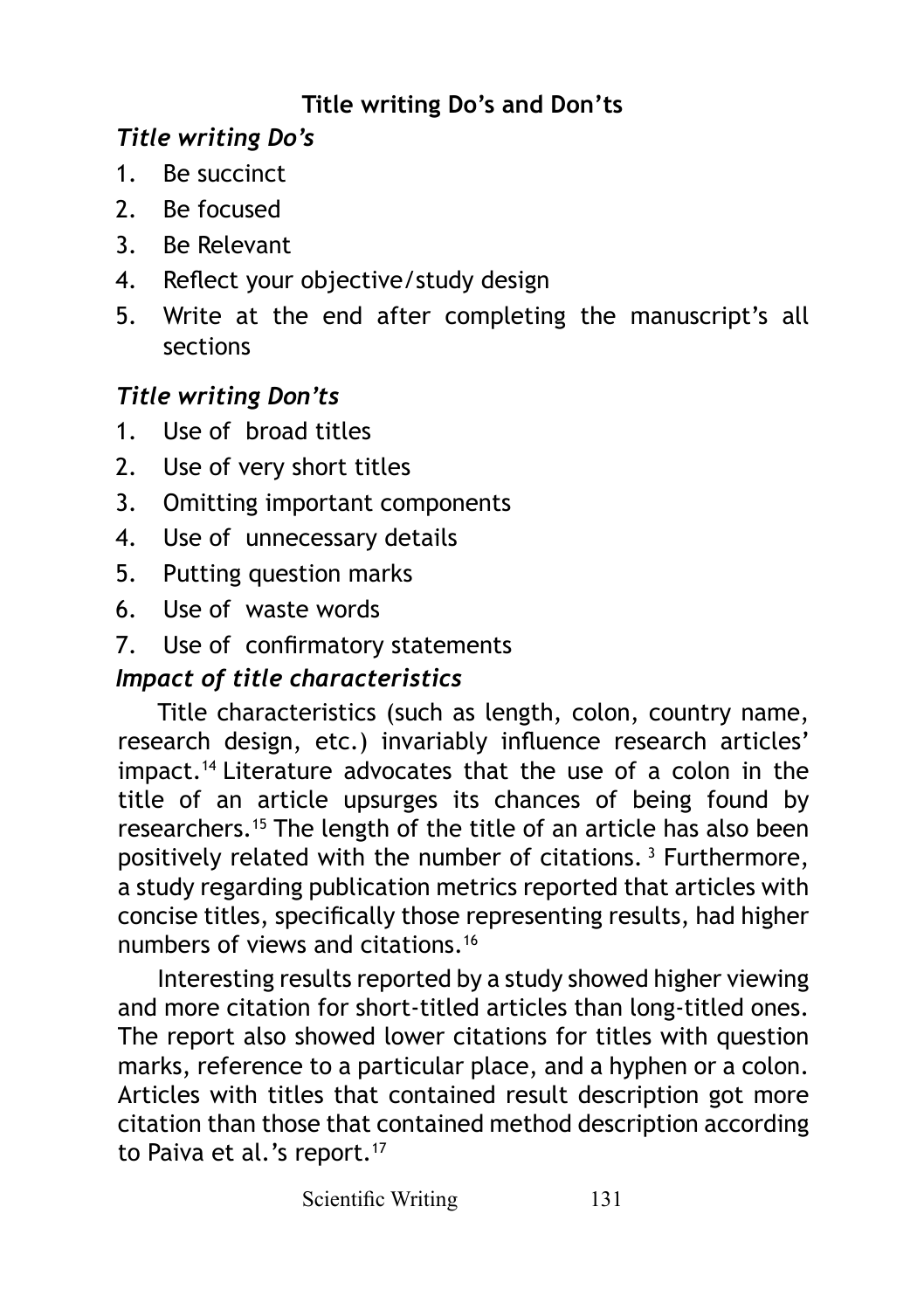Another study described contrasting results. Jacques and Sebire (2010), regarding the impact of articles titles on citations, stated a relationship between the number of citations and the length of the title and whether the title contains a colon or an acronym. Reference to a specific country in the title also resulted in poor citation.18

The studies mentioned above and several other studies results have a discrepancy about the influence of title characteristics on downloads and citations. However, efforts should be made to ensure that the title of a research paper reflects the content of the study. It is, therefore, obligatory for researchers and scholars to understand the basic requirement of a title to avoid rejection of research papers by editors and adverse comments by reviewers.

**Keywords :** "A keyword is a key to information."<sup>19</sup>

Almost all the medical journals require authors to submit three or more keywords at the end of the abstract. Usually, keywords represent the key ideas presented in the article. Several journals classify articles with keywords. Keywords also aid in selecting peer reviewers and the finding of pertinent papers by the journal indexer and database search engines. However, several journals use Medical Subject Headings (MeSH) for indexing the journal articles

*Example:* **Manuscript title:** Dietary habits, lifestyle pattern and obesity among young Saudi university students

*Poor keywords:* diets, lifestyle, Saudi students,

*Better keywords:* Dietary habits, Lifestyle pattern, Obesity, TV watching, Lipid profile, University students, Saudi Arabia

#### *How should we pick keywords?*

Keywords come from the variables of a study, particular regions, specific phenomena or issues, experimental material and techniques, and potential applications.<sup>19</sup> If an article comes high in the search result list on search engines like PubMed or Google Scholar, then there are more chances that it would be read and cited. The chances of an article being found by readers are increased by the use of an appropriate title, wellconstructed abstract and proper keywords.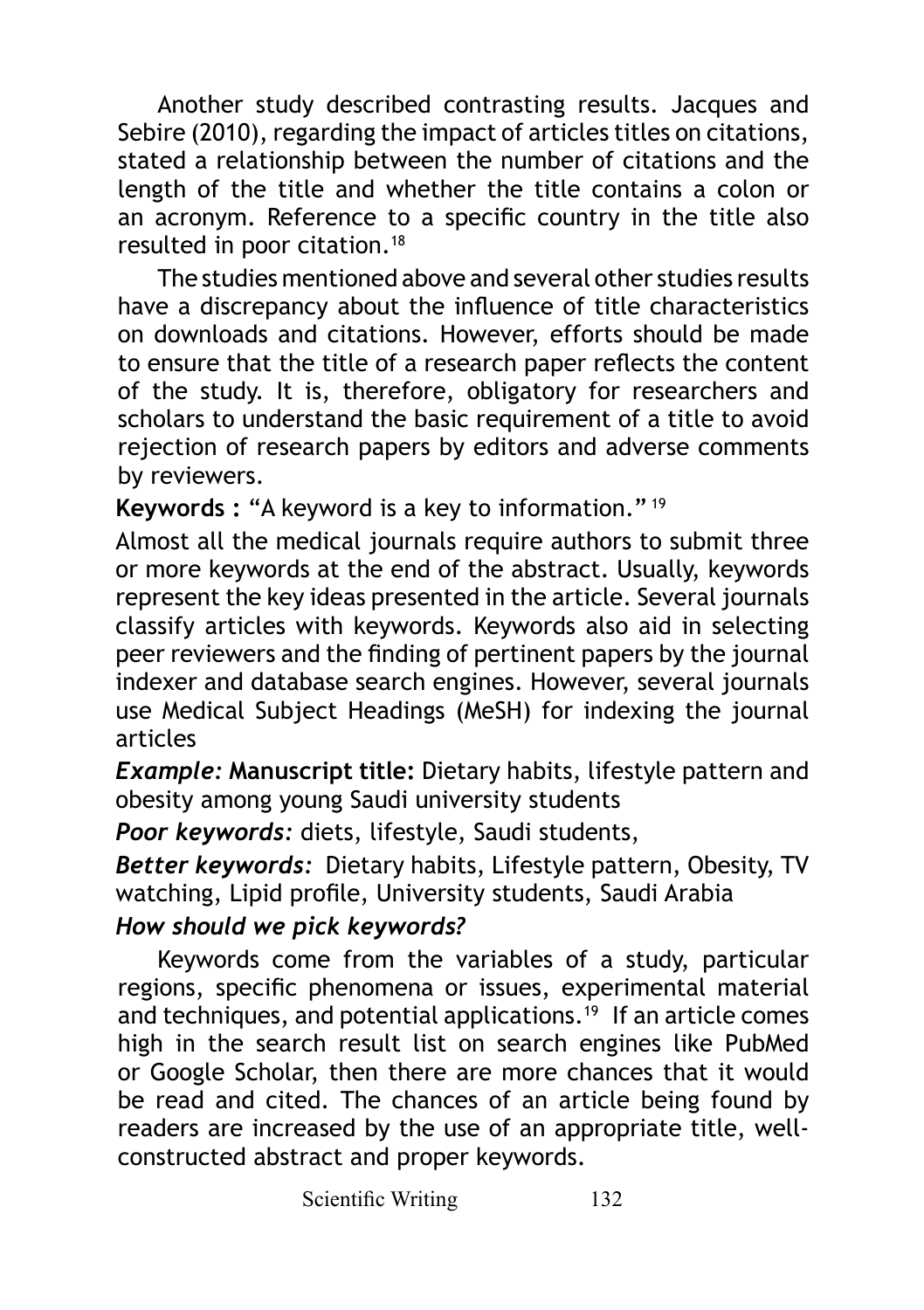### *Tip for selecting keywords*

The simplest formula for selecting appropriate keywords is to think from the reader's point of view. What keywords would a potential reader use to retrieve a specific article? This point will help scholars in selecting appropriate keywords. To make this point clearer, a scholar should assume the position of a reader searching for the article and predict keywords. The predicted keywords should find the article on search engines. The right keywords will make finding the article easier for the potential reader<sup>6</sup>

#### **REFERENCES**

- 1. Haslam N, Ban L, Kaufmann L. What makes an article influential? Predicting impact in social and personality psychology. Scientometrics. 2008;76:169-85.
- 2. Haggan, M. Research paper titles in literature, linguistics and science: Dimensions of attraction. J Pragmatics 2004;36:293–317.
- 3. Kumar MJ. Editorial Commentry, IETE Technical Review, 2013;30:5:361-363. http://dx.doi.org/10.4103/0256-4602.123113.
- 4. Day RA. How to write and publish a scientific paper. Fifth edition. Oryx Press,1998.
- 5. Kulkarni S. 3 Basic tips on writing a good research paper title. 2013 available at: [https://www.editage.com/insights/3-basic](https://www.editage.com/insights/3-basic-tips-on-writing-a-good-research-paper-title)[tips-on-writing-a-good-research-paper-title.](https://www.editage.com/insights/3-basic-tips-on-writing-a-good-research-paper-title)
- 6. Mack CA. How to write a good scientific paper: title, abstract, and keywords. Journal of Micro/Nanolithography, MEMS, and MOEMS 2012;11:020101.
- 7. Morgan PP, Baker G. Writing the right title. Can Med Assoc J 1984;131:1180.
- 8. Jamali HR, Nikzad M. Article title type and its relation with the number of downloads and citations, Scientometrics 2011;88:653-661.
- 9. Bavdekar SB. Formulating the right title for a research article. J Assoc Physi India. 2016;64:53–56.